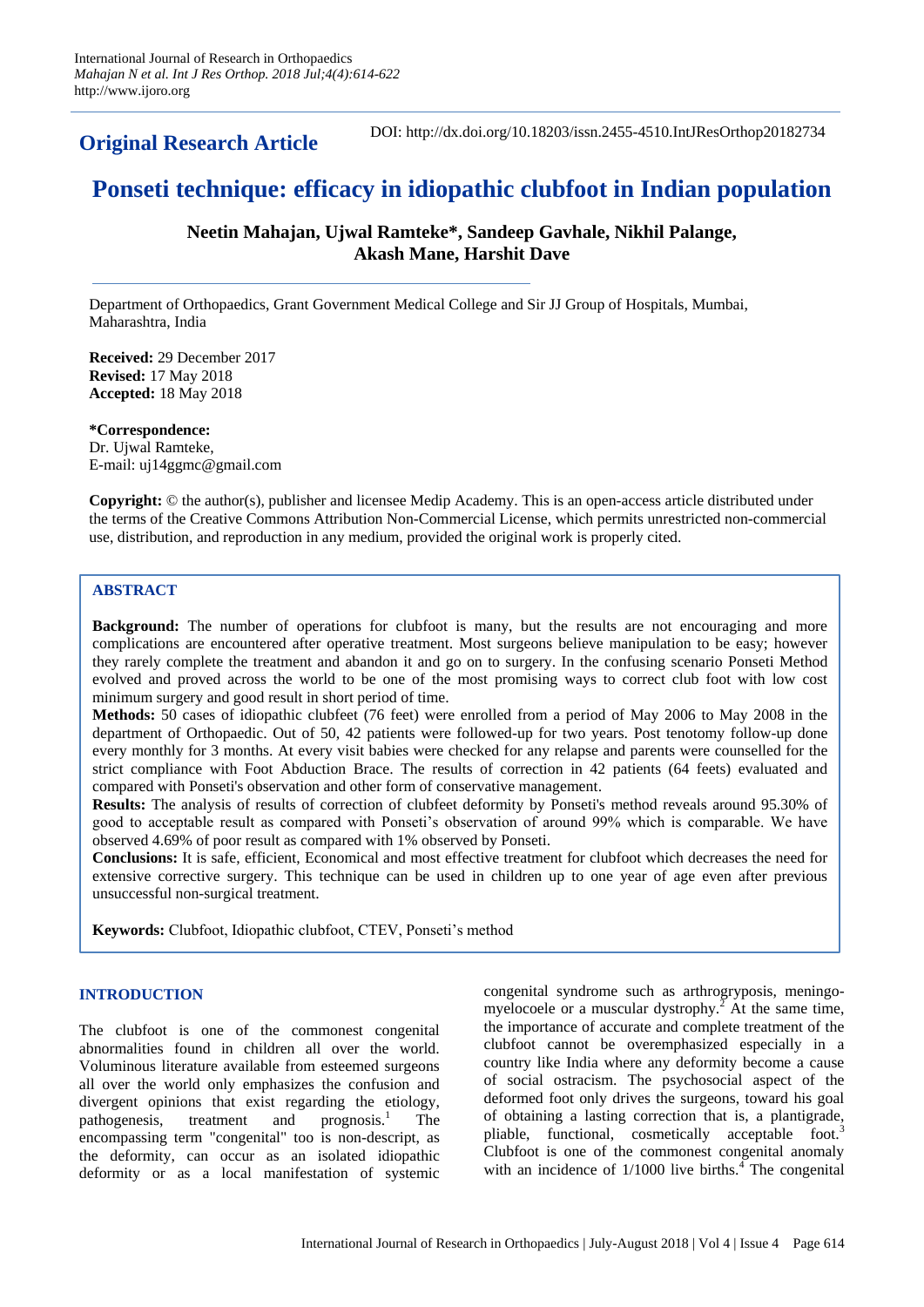clubfoot is a complex three dimensional deformity having four components — equinus, varus adductus and cavus.<sup>5</sup>

Several surgical methods were tried but the results have not proven to be superior and more complications have been reported after surgery. Dr. I. V. Ponseti, Prof. Emeritus University of Iowa, U.S.A. has been the pioneer of manipulation and casting for the management of this problem. This technique is gathering momentum all over the world due to its advantage of low cost, minimum surgery and good results in a very short period of time if properly done. Although Kite was the leading advocate of the conservative treatment of clubfoot for many years and should be commended for his lifetime efforts to try to resolve the clubfoot problem without surgery, his treatment was lengthy and short of satisfactory.<sup>6</sup> Ponseti was determined to discover the flaws that prevented him from reaching Robert Jones claimed results. In 1960, he visited Kite in Atlanta for a few days to observe his method of treatment. In 1965 they gave course together in Caracas, Venezuela, during which each of them applied plaster casts. Their methods differed greatly. Kite corrected each component of the deformity separately instead of simultaneously, and although he managed to correct the cavus and avoid foot pronation and its harmful consequences, the correction of the heel varus took him an inordinate amount of time since he did not realize that the calcaneum must abduct so it can be everted.<sup>7</sup> From Ponseti's observation in his clinic and in the operating room, he realized that the orthopaedist's failures in the treatment of clubfoot were related, in part, to a poor understanding of the functional anatomy of the normal foot as well as of the clubfoot. By the late fifties, he reviewed his patients for a short term follow-up article (Ponseti and Campos 1963).<sup>8</sup>

In the confusing scenario Ponseti technique evolved and proved across the world to be one of the most promising way to correct club foot with low cost minimum surgery and good result in short period of time. With different methods of treatment available, how does a young and discerning orthopaedic surgeon decide which method of treatment to adopt for clubfoot. The answer is simple. Choose the technique that:

- 1. Has a firm scientific foundation.
- 2. Has a clear understanding about the biology of soft tissue behaviour.
- 3. Follows the kinesiology of joints to achieve correction of foot deformities.
- 4. Uses the simplest and least invasive methods to treat the tiny babies and
- 5. Has proved to give excellent results more than 40 years later.

Only the Ponseti technique fulfils all of these criteria. The Ponseti technique is gathering momentum all over the world due to its advantages of low cost, minimal surgery and good results in trained hands.<sup>9</sup>

#### **METHODS**

A prospective study conducted in department of orthopaedic surgery, Grant medical college and sir JJ Group of hospital, Mumbai from 2006-2008. All parents attending the orthopaedic department whose patients met the inclusion criteria were counselled regarding the disease and the study and those willingly consenting to participate in the study were selected. Informed and written consent was obtained with consent form approved by the Institutional ethical committee. A total of 50 subjects (76 feet) were consecutively recruited for the study.

## *Inclusion criteria*

Inclusion criteria were idiopathic clubfoot, age less than two years, willingness to take part in the study

#### *Exclusion criteria*

Exclusion criteria were age more than two years, earlier treated with other methods of plaster cast application, earlier operated for clubfoot, concomitant major illness, atypical or secondary clubfoot and unwillingness to take part in the study.

Out of 50 patients, 8 patients (12 feet) lost follow-up at the end of the treatment and rest of 42 patients were followed-up for two years.

#### *Material*

- For casting: POP bandage and cotton roll.
- For tenotomy: lignocaine 2% solution, sterile syringe and needles, 15 no. surgical blades.
- For maintenance of correction: STEENBEEK foot abduction splint

### *Case selection*

 Total No. of 50 patients were treated using Ponseti's method of manipulation and casting over a period of two years (May 2006 to May 2008). All cases were selected from orthopaedic OPD and indoor patients from hospital.

#### *Method*

#### *A) History*:

All the parents of the children were questioned regarding.

- I) Presence of defect since birth.
- II) Presence of either neuromuscular or skeletal defects.
- III) Maternal history of the pregnancy with special regard to
	- a) Any abnormality in the prenatal check-up like oligohydramnios, polyhydramnios.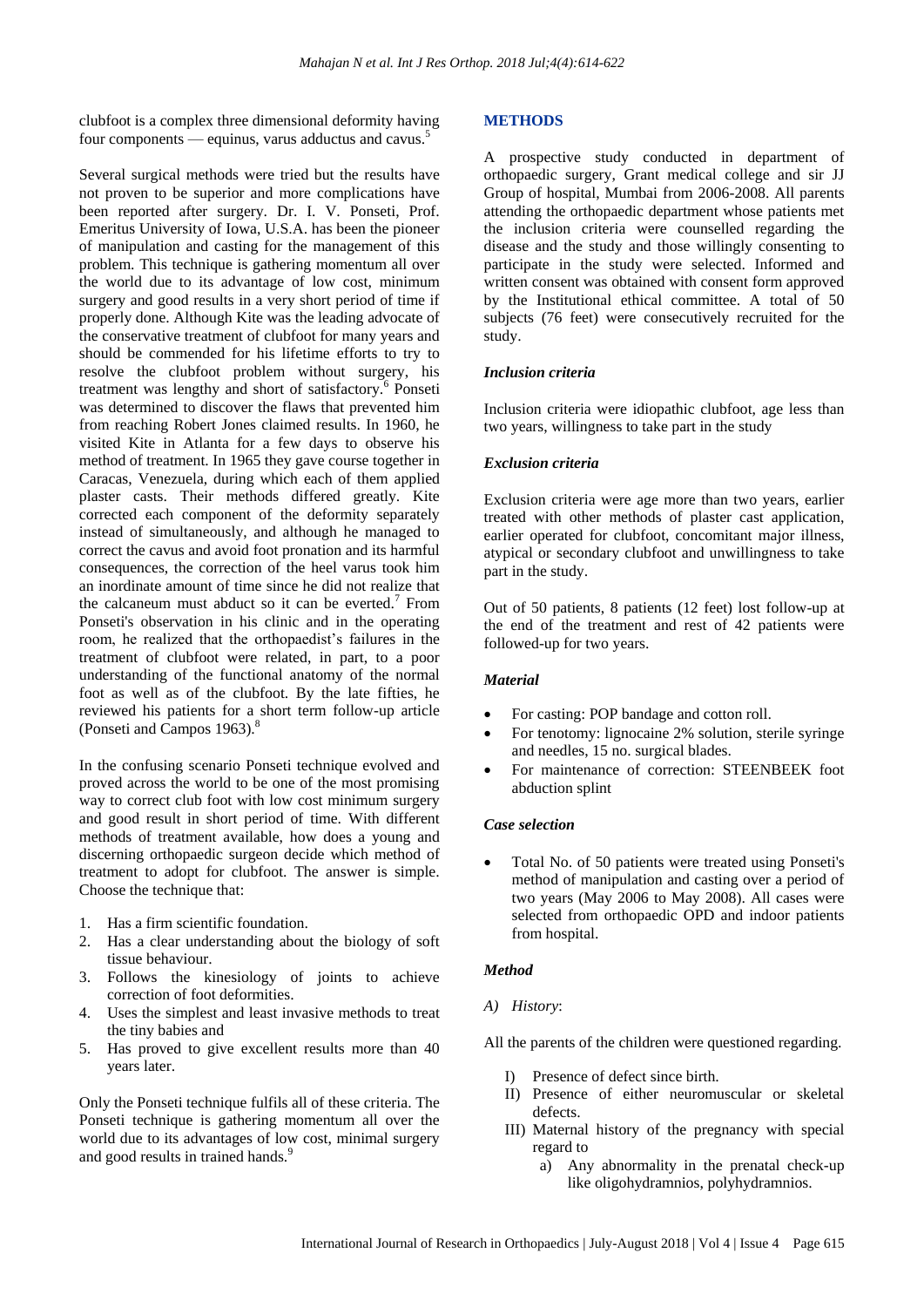- b) Any radiological exposure, excluding an ultrasonography.
- c) Any history of drug intake, besides haematinics.
- d) Any history of maternal illness.
- IV) Both the parents were questioned about positive family history.
- V) Both were asked for the evidence of consanguinity prior to marriage. Although the objective of this study was not to decipher the etiology of this deformity, we did try to obtain an oversight into the genetics of this deformity. Regarding the treatment received previously, the parents were questioned regarding the mode, duration and reason for dropout from conservative management. The parents were extensively counselled as regards the nature of the deformity, the theories of aetiologies (so that they would not blame each other for it), the treatment plan, the goal of achieving a cosmetically acceptable and plantigrade foot and the importance of follow up.

## *B) Clinical examination*

The patients were all examined in detail with special regards, so as to rule out a neuromuscular defect like meningocoele or a skeletal defect like arthrogryposis keeping the body fully undressed both in supine and prone position. The degree of the following anomalies was recorded; heel equinus, heel cord tightness, calf circumference and proximal retraction of the gastrocnemius muscle, adduction and inversion of the calcaneum and the extent to which the talar head is subcutaneous in front of the lateral malleolus. The angle of forefoot adduction can best be measured from the sole of the foot (Alexander 1990). The metatarsus adductus is easily differentiated from clubfoot because it has no equinus. The most important factors to be considered in determining the degree of severity of the clubfoot are the reduction in size and degree of proximal retraction of the calf muscles; the severity of the equinus and varus of the heel; the rigidity of the adduction of the forefoot; the degree of medial displacement of the navicular and the depth of the skin creases in the posterior aspect of the ankle and medial aspect of the foot.

# *Ponseti technique*

*Manipulation of feet:* It should be started soon after birth if possible. Infant was made to feed during manipulation and casting. Although in our treatment all components of the clubfoot deformity except for the equinus are treated simultaneously, for greater clarity we will describe their correction separately; first the cavus followed by the varus and the adductus and lastly the equinus, which must be dealt with after the other components of the deformity are corrected. All manipulations should be very gentle. The deformity should be corrected slowly and the ligament should never be stretched beyond their natural amount of stretchebility. The foot is manipulated for 3-4 minutes and after that casting is done to maintain the correction achieved during manipulation. This is done every week.

*Correction of cavus*: The first portion of the plaster cast should extend to the knee and maintain the whole foot in equinus, in supination, and in a much abduction as possible while mild counter pressure is applied over the lateral aspect of the head of the talus in front of the lateral malleolus. After the plaster sets, the cast must be extended to the upper third of the thigh with the knee flexed to 90 degrees. An attempt to correct the supination of the foot by forcibly pronating the forefoot increases the cavus deformity since the first metatarsal is further plantar flexed. The cavus deformity remains uncorrected in this situation. In fact, it tends to increase and become more rigid when the forefoot is immobilized in pronation with respect to the hindfoot.

*Correction of varus and adduction*: The talocalcaneal, the talonavicular, and the calcaneo cuboid joints operate in a strict mechanical interdependence. This is the reason it is necessary to simultaneously correct the tarsal displacement in the clubfoot. This manipulation abducts the foot held in flexion and supination so as to accommodate the inversion of the tarsal bones while counter-pressure is applied with the thumb on the lateral aspect of the head of the talus. The heel should not be constrained so as to allow the abduction of the calcaneus under the talus. After two or three minutes of gentle manipulation a thin, very well moulded plaster cast is applied over a thin layer of soft cotton. In the first cast, the plantar flexed foot is in supination and in the following two or three casts the supination can be gradually decreased to correct the inversion of the tarsal bones while the foot is further abducted under the talus. One must obtain 70 degrees of abduction of the foot by the last cast after correction of the equinus.

In order to maintain a strong abduction of the foot under the talus while the talus is firmly immobilized against rotations in the ankle mortise a toe-to-groin plaster cast is mandatory. A cast extending to just below the knee cannot immobilize the foot in firm abduction under the talus. Furthermore, short-leg casts tend to slip off the foot. To prevent this, the orthopaedists often apply the casts too tightly around the calf and the malleoli, causing sores. Below-the-knee casts are not only useless but detrimental.

*Correction of equinus:* While the foot is extended with one hand placed flat under the entire sole the heel is grasped with the thumb and finger of the other hand and pulled downwards. The index finger over the tendoAchilles insertion can also exert considerable pressure downwards. Two or three plaster casts applied after manipulations, carefully moulding the heel are usually needed to correct the equinus deformity. Care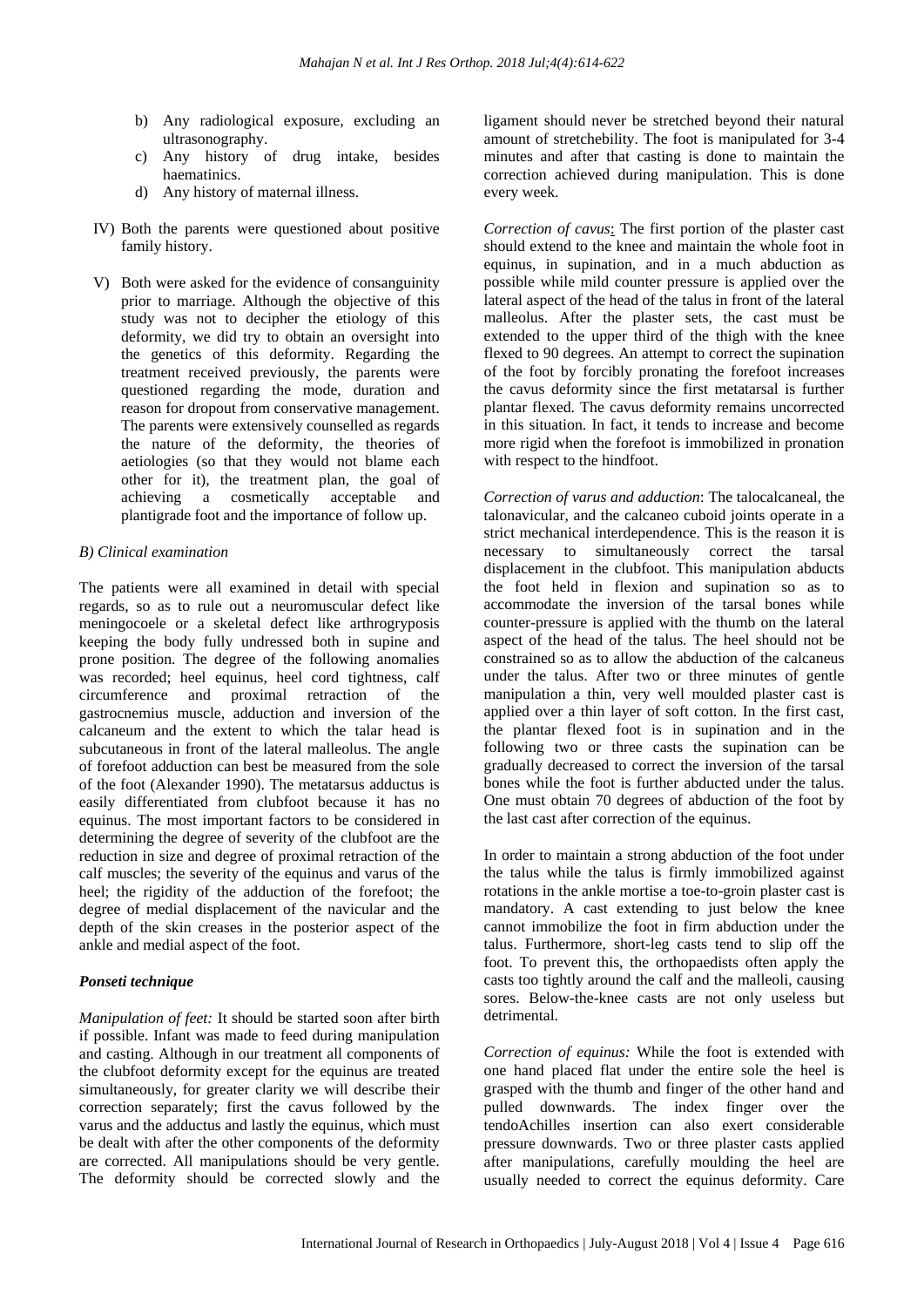should be taken not to cause a rocker bottom deformity which can occur when the orthopaedist attempts to dorsiflex the foot by applying pressure under the metatarsal heads rather than under the entire sole of the foot. When at least 15 degrees of ankle dorsiflexion or more when possible have been obtained the last plaster cast is applied and worn for three weeks with the foot in 70 degrees of external rotation. Special care should be taken never to pronate the foot in the slightest degree so as to avoid a relapse of the cavus, a breach in the midfoot and a backward displacement of the lateral malleolus. To facilitate the correction of the equinus when the tendon feels very tight after the first manipulation to dorsiflex the ankle, a simple subcutaneous tenotomy of the tendoachilles can be performed under local anaesthesia to obtain 15 degrees of ankle dorsiflexion.

*Correction of tibial torsion:* Normal children have mean external tibial torsion of 40 degrees whereas children with clubfeet have a mean external tibial torsion of only 18 degrees. Children with clubfeet, therefore, have no medial tibial torsion deformity but rather half the amount of external tibial torsion than children with normal feet. The relative medial torsion associated with clubfoot will persist if below the knee casts are used in the treatment. Tibial torsion, varus deformity of the heel and adduction of the foot can be gradually corrected if toe-to-groin plaster casts are applied with the knee in 90 degrees of flexion and the foot externally rotated under the talus.

*Plaster cast application:* The plaster cast is applied to maintain the correction obtained by manipulation. The baby often cries during manipulation and must be picked up from the table by the mother or the surgeon, patted and comforted, then placed at one end of the table to allow room for the assistant and the mother on either side and relaxed with a bottle of warm milk or a pacifier. If the baby is breast-fed, he or she should be nursed before manipulation. The mother should remain close to the baby during all manipulative procedures. During plaster cast application an assistant holds the thigh with one hand and the toes with the thumb and index finger of the other hand, maintaining the knee in 90 degrees of flexion. A-2 inch-wide rolled bandage of soft cotton is wrapped overlapping by half the width, starting at the toes and proceeding upwards to the upper thigh. A two-inch plaster bandage moistened in lukewarm water, is wrapped over the assistant fingers to prevent crowding the toes. The plaster cast should extend to below the knee at first. Now, the assistant releases the toes as the surgeon takes hold of the foot to mould the plaster cast. Proper moulding of the clubfoot necessitates a clear visualization of the position of each one of the bones in the foot. The surgeon should keep in mind an image of a clubfoot. The plaster cast must be moulded with gentleness and anatomical precision. The cast over the toes should be flattened to keep them in neutral alignment. The heel prominence should be emphasized by moulding around it instead of pressing on it. The heel should never even rest on the surgeon's hand so as not to flatten it. A flat cast at the heel is a sure indication that it has been improperly applied. When the foot is abducted to correct the adduction and supination, counter pressure is applied with a thumb over the lateral aspect of the head of the talus. However, the thumb should never rest there for long, to avoid creating a dent on the plaster as it sets. The correction is maintained not through pressure but through moulding. At the same time, the ankle and malleoli are gently moulded. The heel should be moulded in a neutral position taking care that it is not pushed into valgus. The heel varus corrects when abducting the foot. To help correct the equinus in the cast, the heel is moulded downwards with the bent index finger over the tendo Achilles. After the foot and leg are moulded and the cast is set, the leg should be supported by the surgeon's hand under the calf without even touching the heel. The plaster cast covering the toes should be trimmed to allow the toes to extend freely, but a platform of plaster should be left underneath the toes to prevent them from flexing.

*Percutaneous tenotomy:* This was required to correct equinus deformity and was required in 80% of our patients. Done under LA, mother is allowed to stay and breast fed the baby. This procedure is done when:

- Abduction of 60 to 70 degrees of foot is achieved.
- MFC score of Pirani is 0

Additional 10-150 of dorsiflexion is achieved. Above knee cast is applied with foot in fully corrected position of 60-70 degrees of abduction and 10-20 degrees of dorsiflexion. This cast is kept for 3 weeks and after 3 weeks cast is removed and Steenbeek foot abduction brace is applied immediately.

*Splinting:* Following correction of the clubfoot deformity splinting for many months is indispensable to prevent relapse. Since the main corrective force of the varus and adduction of this clubfoot is abduction, a splint is needed to maintain the foot in the same degree of external rotation as it was in the last plaster cast. This is best accomplished with the feet in well-fitted, open —toed, high—top shoes attached in external rotation to a bar of about the length between the baby's shoulders.

Post bracing follow up was done at monthly interval for three months, then three monthly for one year and six monthly thereafter. At each visit patient was examined clinically for any relapse. Pre-treatment and during treatment evaluation of severity of deformity and correction after each manipulation and casting was done with Pirani score.

### Advantage of Pirani score

- Pirani score is ideal.
- Objective and easy to use.
- Helps to document on-going correction.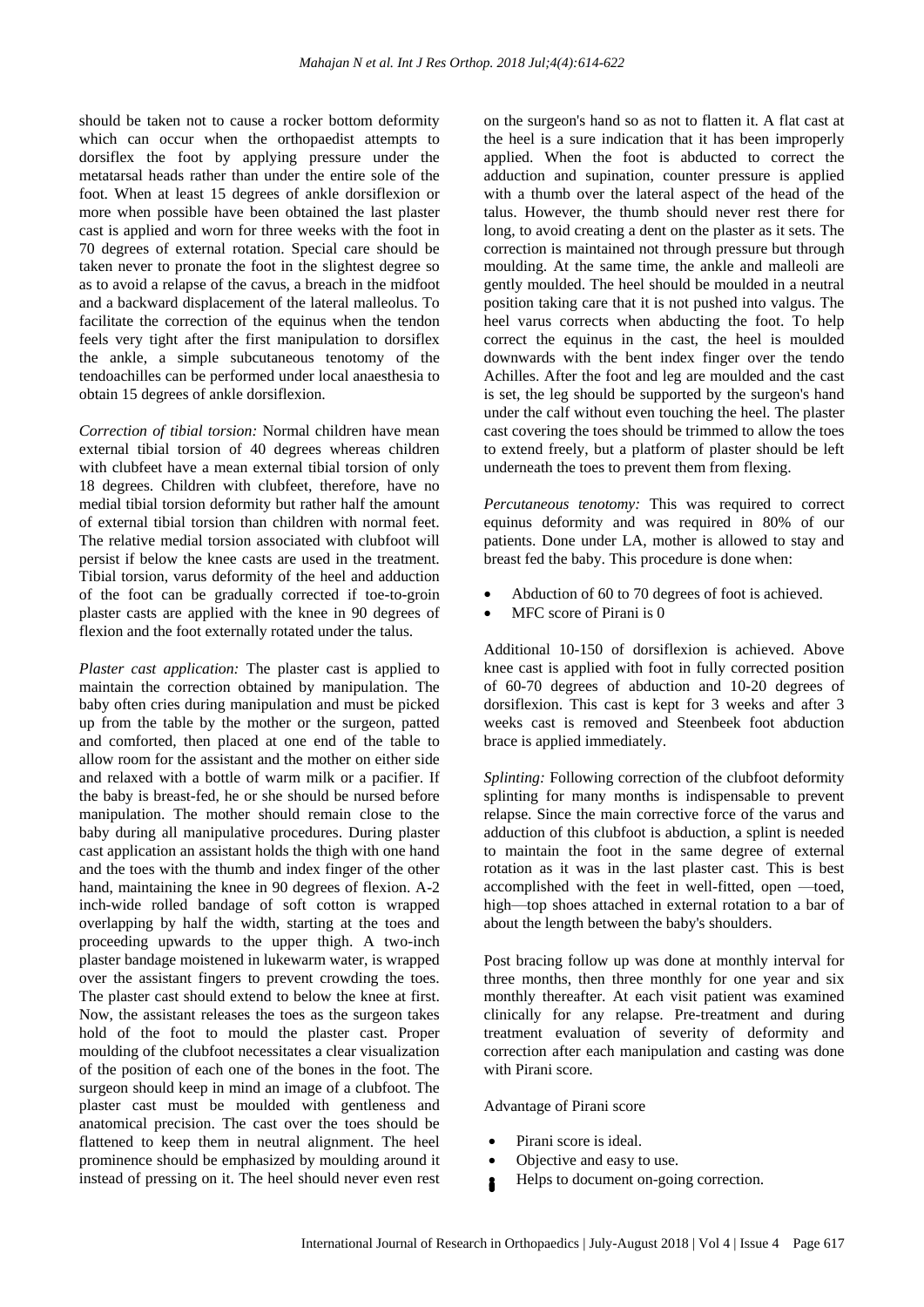

# **Figure 1: Pre-treatment; (B) after first cast; (C) after second cast; (D) after third cast; (E) after forth cast; (F) after fifth cast; (G) after Tenotomy cast; (H) after treatment.**

# **Table 1: Follow up.**

|    |                          | Score 0                                                               | Score 0.5                                                  | Score 1                                                |
|----|--------------------------|-----------------------------------------------------------------------|------------------------------------------------------------|--------------------------------------------------------|
| A) | <b>Midfoot</b>           |                                                                       |                                                            |                                                        |
|    | Curved lateral<br>border | Straight                                                              | Mid distal curve                                           | Curve at calcanocuboidal joint                         |
| 2. | Medial crease            | Multiple fine crease                                                  | One or two deep creases                                    | Deep crease, change in contour of arch                 |
| 3. | Talar head<br>coverage   | Navicular completely<br>reduces, lateral head<br>talus cannot be felt | Navicular partially reduces, lateral<br>head less palpable | Navicular does not reduce, lateral head<br>easily felt |
| B) | <b>Hindfoot</b>          |                                                                       |                                                            |                                                        |
|    | Posterior crease         | Multiple fine crease                                                  | One or two deep creases                                    | Deep crease, change in contour of arch                 |
|    | Rigid equinus            | Normal ankle<br>dorsiflexion                                          | Dorsiflexion beyond neutral but<br>not fully               | Dorsiflexion not upto neutral                          |
| 3. | Empty heel               | Calcaneal tuberosity<br>easily palpable                               | Calcaneal tuberosity difficult to<br>palpate               | Calcaneal tuberosity not palpable                      |



**Figure 2: Steenbeek foot abduction brace.**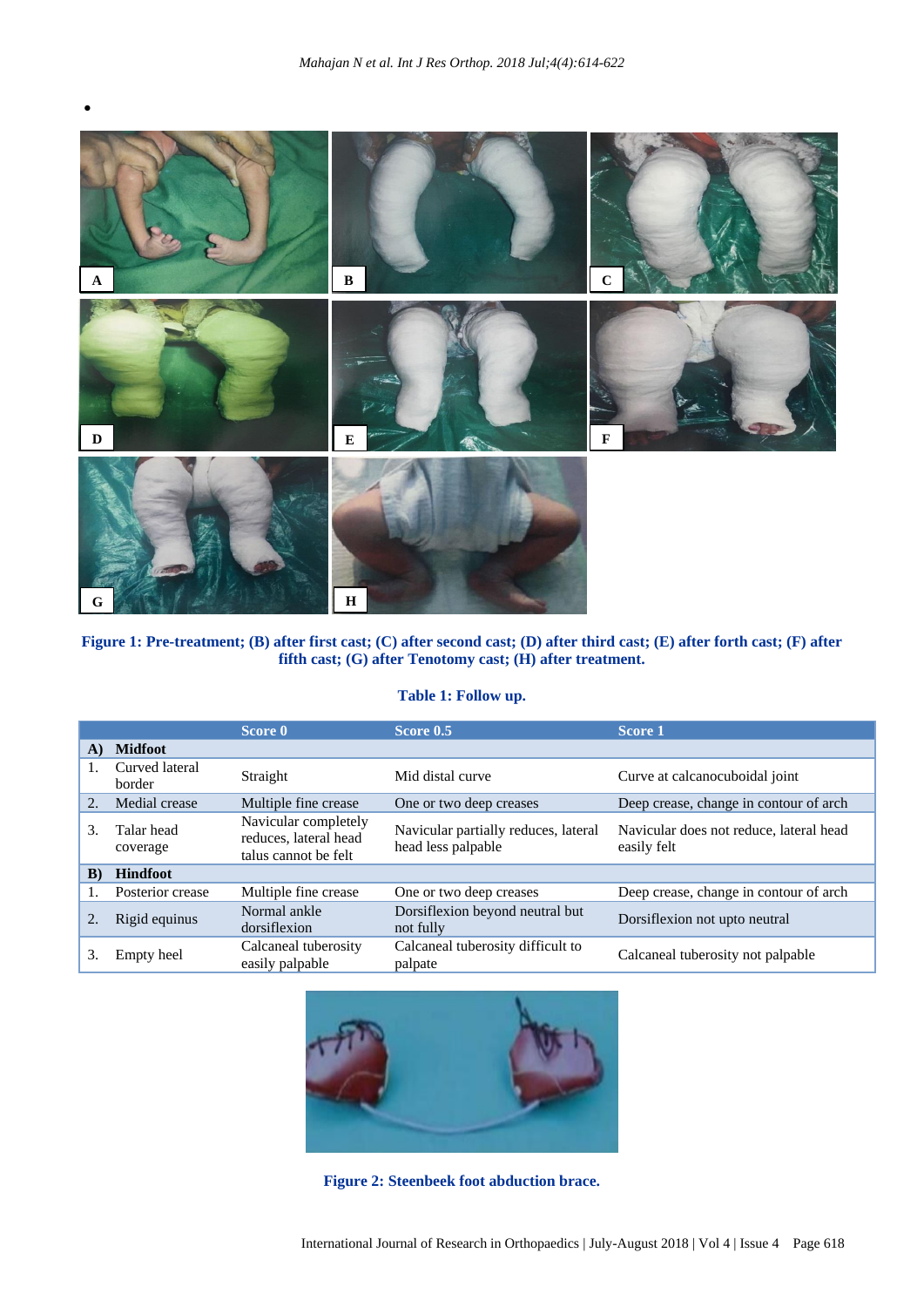### **Table 2: Pirani score parameters.**

|                | <b>Parameters</b>     | <b>Normal</b> | <b>Moderate</b> | <b>Severe</b> |
|----------------|-----------------------|---------------|-----------------|---------------|
|                | A) Midfoot            |               |                 |               |
|                | Curved lateral border |               | 0.5             |               |
| $\mathfrak{D}$ | Medial crease         |               | 0.5             |               |
| 3              | Talar head coverage   |               | 0.5             |               |
| $\bf{B}$       | <b>Hindfoot</b>       |               |                 |               |
|                | 1. Posterior crease   |               | 0.5             |               |
| 2.             | Rigid equinus         |               | 0.5             |               |
| 3.             | Empty heel            |               | 0.5             |               |



**Figure 3: (A) Signs of midfoot contracture; (B) signs of hindfoot contracture; (C) the roadmap of Ponseti treatment. 7**

### **RESULTS**

# **Table 3: Sex ratio.**

| <b>Sex</b>   | <b>Number</b> | Percentage $(\% )$ |
|--------------|---------------|--------------------|
| Male         |               |                    |
| Female       |               |                    |
| <b>Total</b> |               |                    |

In our series, the male: female ratio was 2.1: 1 which correlates well to 2.5: 1 of Turco's series and 2.33: 1 as observed by Kite.

#### **Table 4: Laterality.**

| <b>Side</b>      | <b>No. of patients</b> | Percentage (%) |
|------------------|------------------------|----------------|
| <b>Bilateral</b> | 26                     | 52             |
| Right            | 14                     | 28             |
| Left             | 10                     | 20             |
| <b>Total</b>     | 50                     | 100            |

The prevalence of laterality correlates well to Turco's series of 55.98% bilateral, 22.22% right sided and 21.79% left sided.

Although the aim of study was not to deal with the etiological aspect in detail, the above observation point towards a genetic cause, to the clubfoot. The fact, that some patients had more than one of the above factors

from etiological history point of view, accounts for the percentage being greater than 100%.

### **Table 5: Etiological factors.**

| <b>Factors</b>                                          | No. of<br>patients | Percentage<br>$(\%)$ |
|---------------------------------------------------------|--------------------|----------------------|
| <b>First born child</b>                                 | 34                 | 68                   |
| Other sibling affected                                  |                    | 8                    |
| <b>Consanguineous marriage</b><br>of parents            | 32                 | 64                   |
| <b>Abnormality in pregnancy</b>                         | 6                  | 12                   |
| <b>Positive family history (up</b><br>to second degree) | 19                 | 38                   |

### **Table 6: Previous treatment given.**

| <b>Method of treatment</b>             | No. of<br><b>Patient</b> | <b>Percentage</b><br>$($ %) |
|----------------------------------------|--------------------------|-----------------------------|
| Casts (plaster of paris)               | н                        | フフ                          |
| <b>Strapping and POP casts</b>         |                          |                             |
| <b>POP</b> casts and TA<br>lengthening |                          |                             |

34% of clubfeet had been treated earlier of which 22% have been treated by cast alone, pointing towards the popularity of this modality of treatment.

In our series 79.7% of feet required percutaneous TA tenotomy as compared with Ponseti's series (I.V. Ponseti 1965 J. B. J. S.) who reported 85%.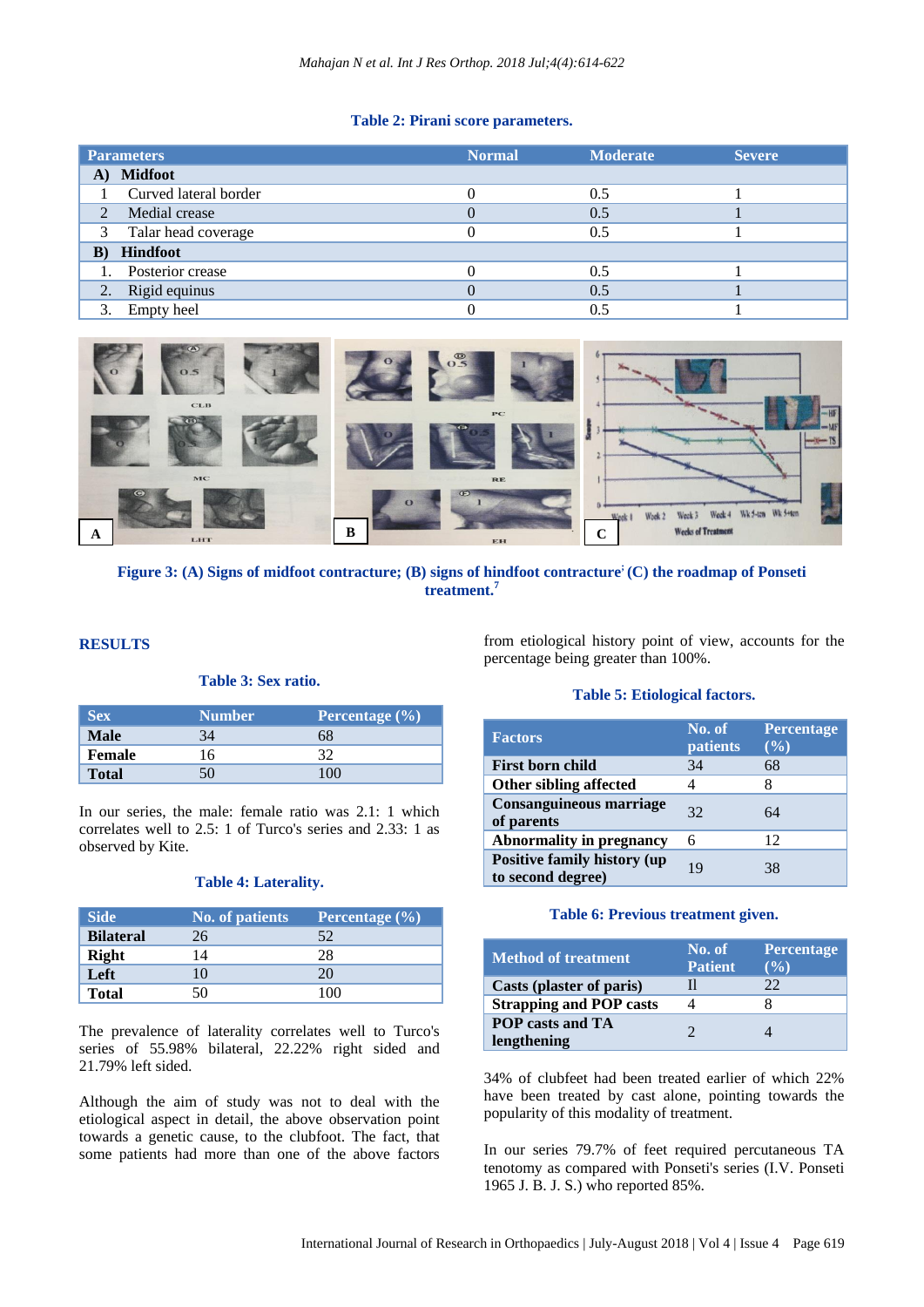# **Table 7: Percutaneous TA tenotomy.**

| <b>Type of treatment</b>     | No. of<br>patient | <b>Percentage</b> $(\%)$ |
|------------------------------|-------------------|--------------------------|
| <b>TA Tenotomy</b>           | 51                | 79.7                     |
| <b>Manipulation and cast</b> | 13                | 20.3                     |
| <b>Total</b>                 |                   | 100                      |

## *Evaluation of results*

Out of 50 patients, 8 lost follow-ups. The results were analysed in the remaining 42 patients (64 feet). The mean follows up was 18.1 months with lowest being 2.1 months and highest being 26 months.

# **Table 8: Result of Ponseti method.**

| Ankle dorsifiexion | <b>Heel varus</b> | <b>Adduction of forefoot</b> | <b>Tibial torsion</b> | <b>Results</b> |
|--------------------|-------------------|------------------------------|-----------------------|----------------|
| >10                |                   | $0 - 10$                     | Mild                  | Good           |
| $0 - 10$           | 0- 10             | 10-20                        | Moderate              | Acceptable     |
| $\langle$ 0        | Over 10           | Over $20^{\circ}$            | Severe                | Poor           |

### **Table 9: Analysis of results in 64 feet.**

|            |    | <b>Percentage</b> $(\%)$ |
|------------|----|--------------------------|
| Good       | 45 | 70.30                    |
| Acceptable | 16 | 25                       |
| Poor       |    | 4.69                     |
| Total      | 64 | 99.99                    |

Results have been categorised in 3 groups on the basis of 4 parameters.

The analysis of results of correction of clubfeet deformity by Ponseti's method reveals around 95.30% of good to acceptable result as compared with Ponseti's observation of around 99% which is comparable. We have observed 4.69% of poor result as compared with 1% observed by Ponseti. The feet in which poor result was observed (one bilateral and one unilateral clubfeet), were short, chubby and rigid. All 3 feet were treated with posteromedial release. The average number of casts required by each patient was 6.1 casts/feet.

### *Observation of relapse*

### **Table 10: Observation of relapse.**

| <b>Type of treatment</b>          | No. of<br>patient | <b>Percentage</b><br>$($ %) |  |
|-----------------------------------|-------------------|-----------------------------|--|
| <b>Conservative</b>               | 12                | 63.16                       |  |
| <b>Tibialis anterior transfer</b> |                   | 15.79                       |  |
| <b>TA Lengthening</b>             |                   | 15.79                       |  |
| <b>Subcutaneous fasciotomy</b>    |                   | 5.26                        |  |
| <b>Total</b>                      | 19                | 100.00                      |  |

19 feet (30%) had relapse, 12 treated conservatively by re-manipulation and casting and bracing and 7 feet by surgery3 feet required transfer of tibialis anterior tendon to third cuneiform for persistent forefoot adduction and dynamic supination and 3 feet required TA lengthening for equinus deformity and I feet by subcutaneous plantar fasciotomy for cavus.

#### *Complication*

*Major complication*: One patient developed necrosis of dorsum of both feet at anterior part of the head of the talus. This patient was treated conservatively by dressing and had uneventful result.

*Minor complication*: In form of plaster ulceration in thigh and oedema of feet was observed in three and five feet respectively. This complication was treated by dressing and foot elevation and loose cast application for 2-3 weeks.

### **DISCUSSION**

Congenital talipes equinovarus, despite being known to the medical world since the time of Hippocrates, continues to perplex and astound generation of orthopaedic surgeons. <sup>9</sup> The number of operations for clubfoot are many, but the results are not encouraging and more complications are encountered after operative treatment. Moreover, there is no long term studies supporting surgical treatment.<sup>10</sup>

Dr. Ignacio Ponseti: The Pioneer, published 1st article in JBJS 1963.<sup>11</sup> His work went unnoticed till 1995 when he published results with 35 yrs. follow up. The only disadvantage of Ponseti technique is strict patient compliance and regular follow up to detect early relapse which become difficult in our country because of lack of awareness regarding the care of correction and high prevalence of illiteracy which can easily overcome by inclusion of community health worker and pre-treatment counselling of the parents.<sup>12</sup> A well conducted orthopaedic treatment, based on a sound understanding of the functional anatomy of the foot and on the biological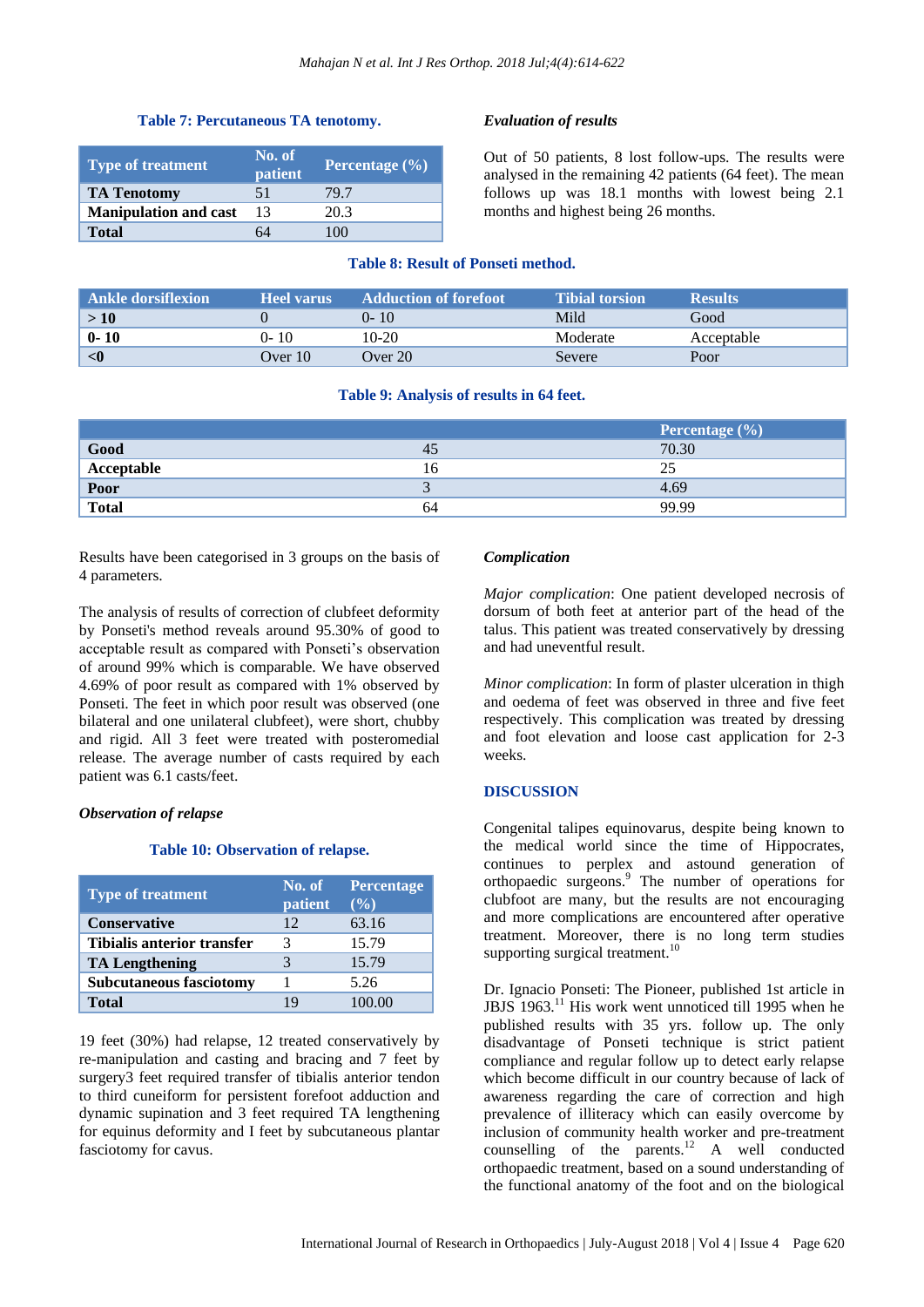response of young connective tissue and bone to changes in direction of mechanical stimuli, can gradually reduce or almost eliminate these deformities in most clubfoot. Less than 5% of infants with very severe, short fat feet with stiff ligaments unyielding to stretching will need surgical correction.<sup>13</sup> The parents of all the other babies may be reassured that their baby, when treated by expert hands will have a functional plantigrade foot which is normal in appearance requires no special shoes, and allows fairly good mobility. The guidelines for the clubfoot method of treatment which Ponseti developed in 1948 are as follows:<sup>11</sup>

1) All the components of the clubfoot deformity have to be corrected simultaneously with the exception of the equinus which should be corrected last.

- 2) The cavus, which results from a pronation of the forefoot in relation to the hindfoot, is corrected as the foot is abducted by supinating the forefoot and thereby placing it in proper alignment with the hindfoot.
- 3) While the whole foot is held in supination and in flexion, it can be gently and gradually abducted under the talus secured against rotation in the ankle mortise by applying counter-pressure with the thumb against the lateral aspect of the head of the talus.
- 4) The heel varus and foot supination will correct when the entire foot is fully abducted in maximum external rotation under the talus. The foot should never be everted.

| <b>Series</b>               | <b>Type of Conservative Treatment</b>             | <b>Good Results</b> Poor Results |    |
|-----------------------------|---------------------------------------------------|----------------------------------|----|
| Kite <sup>13</sup>          | Manipulation and casting                          | 90                               |    |
| Frip and Shaw <sup>14</sup> | Dennis-Brown splints, manipulation and stretching |                                  | 29 |
| Dangle major <sup>15</sup>  | Manipulation and casting                          | 40                               | 60 |
| Ponseti <sup>12</sup>       | Manipulation and casting                          | 99                               |    |
| <b>Present series</b>       | Manipulation and casting                          | 95                               |    |
|                             |                                                   |                                  |    |

# **Table 11: Results of past techniques in percentage.**

Results of present series are comparable with Ponseti's series 95% versus 99% of good to acceptable results. This result is comparable with Kite, but the time taken in Kite's method is much longer (about 6 months) as compared with Ponseti's method (about 6 weeks). Ponseti's method is safe and effective treatment for clubfoot and radically decreases the need for extensive corrective surgery. This technique can be used in children up to one year of age even after previous unsuccessful non-surgical treatment.

### **CONCLUSION**

It is safe and effective OPD basis treatment for clubfoot. No major surgery is required and radically decreases the need for extensive corrective surgery. 96% good to excellent result with 35 years follow up done by Dr Ponseti. This technique can be used in children up to one year of age even after previous unsuccessful non-surgical treatment to achieve a functional, pain free, normal looking, plantigrade feet with good mobility, without callosities and requires no modified shoes. It is very efficient treatment with complete correction in 2 months.

# **ACKNOWLEDGEMENTS**

We would like to acknowledge residents of radiology and Paediatrics for contributing to this case series.

*Funding: No funding sources*

*Conflict of interest: None declared*

*Ethical approval: The study was approved by the institutional ethics committee*

# **REFERENCES**

- 1. Bertelsen A. Treatment of congenital clubfoot. J Bone Joint Surg (br). 1957;39:599.
- 2. Attenborough GG. Severe congenital talpies equinovarus. J Bone Joint Surg. 1966;46:31.
- 3. Beatson TR, Pearson JR. A method of assessing correction in club feet. J Bone Joint Surg Br. 1966;48(1):40-50.
- 4. Bohm M. The embryologic origin of clubfoot. J Bone Joint Surg. 1929: 229.
- 5. Ippolito E, Ponseti IV. Congenital club foot in the human fetus. A histological study. J Bone Joint Surg Am. 1980;62(1):8-22.
- 6. Kite HJ. Principles involved in treatment of clubfoot. J Bone Joint Surg. 1939;2:595.
- 7. Ponseti IV. Observation on Pathogenesis and treatment of congenital, clubfoot. Clin Orthop Relat Res. 1972;84:50-60.
- 8. Ponseti IV. Clubfoot management, J Paediatric Ortho. 2000;20(6):699-700.
- 9. WHO I. 2003;81(9):629-97.
- 10. Hippocrates, Francis Adam: The Genuine Works of Hippocrates. (Translated from Greek). Williams and Wilkins, Baltimore.
- 11. Stewart SF. Clubfoot Its incidence, cause and treatment. J Bone Joint Surg. 1951;33:3.
- 12. Ponseti IV. Common errors in the treatment of Congenital clubfoot. Int Orthop 1997;21(2):137-41.
- 13. Kite HJ. Non-operative treatment of congenital clubfoot. Clin Orthop Related Res. 1972;84:29.
- 14. Fripp AT, Shaw NE. idiopathic Clubfoot. J Bone Joint Surg. 1967;2:595.